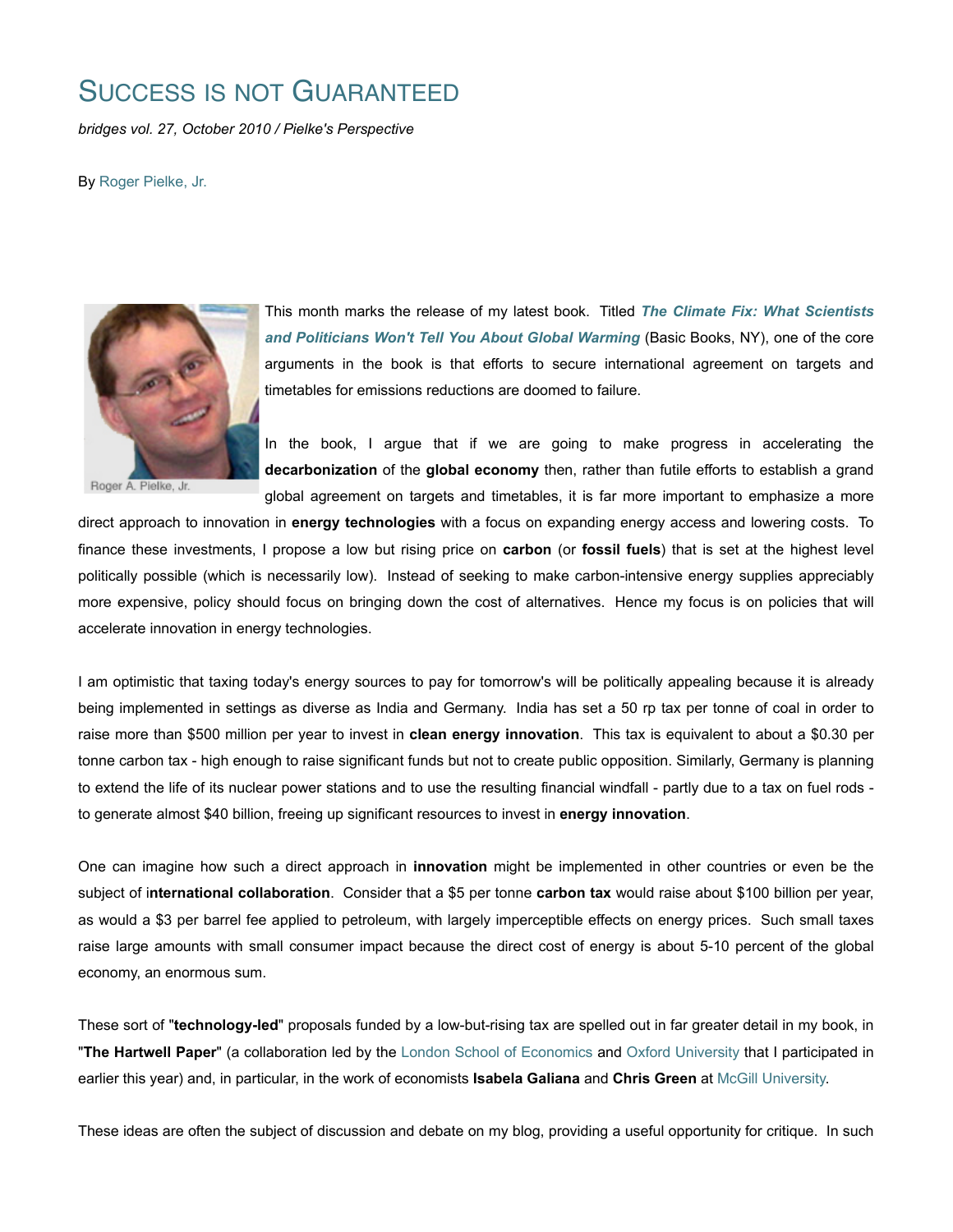discussions I have found an interesting objection to the proposals, which comes both from those who favor the conventional, top-down targets and timetables approach as well as from those who are opposed to efforts to intentionally seek to accelerate the decarbonization of the economy.

Both arguments are grounded in a desire for certainty in policy proposals. One line of critique expresses frustration that the technology-led approach cannot offer certainty in the timing of achieving specific atmospheric concentration targets. For example, one commenter on my blog writes of "T**he Hartwell Paper**" that it "provide[s] no indication of the impact of the proposed policies in terms of reducing emissions and hence of where we would expect to end up in terms of atmospheric concentrations. Without this, it is impossible to tell the extent to which the policy you are advocating would be successful in terms of avoiding damaging impacts from **climate change**."

Such arguments are akin to criticizing investments in health research because those advocating such a policy cannot provide an indication of the impact of such investments on outcomes such as extending future life expectancies. Of course, we invest in health research not because of certainties regarding those investments and future death rates, but because we know that **innovation** in medicine is made more likely by focusing resources in that area. Experience indicates that **technological innovation** can be shaped and directed, but there are no guarantees of specific outcomes on specific timetables. Such certainties can be found in economic models, but not in the real world.

A similar demand for certainty in outcomes comes from another perspective, and focuses on the implications of a low carbon or **fuel tax,** proposed to raise funds for investment in **energy innovation**: "What evidence do you have that the governments won't spend the money generated by the small tax on things that won't reduce carbon emissions at all?"

If progress is going to be made in **energy technology** innovation that leads to an accelerated **decarbonization** of the **global economy**, then effort will be needed over many decades. Yet politicians today cannot bind their successors, much less policy analysts, to certain actions. For any proposed policy to be politically sustainable, it must show benefits that are perceived by the public to be proportional to its costs, and on similar time scales. Conventional approaches to climate policy promise benefits decades in the future for costs today, one of its Achilles' heels. Long-term public support of investments in agriculture, infrastructure, medicine, and other areas, supported by tax revenues (in some cases directly linked) provides evidence that sustained public investment over many decades is possible in **technological innovation**. But again, there are no guarantees.

More generally, such arguments raise interesting questions about the purpose of and limits to policy analyses. Consider that politicians who control the machinery of governments are unable to offer guarantees for particular outcomes, even in the very short term. For instance, before the recent Australian election, Prime Minister Julia Gillard promised her electorate that a **carbon tax** was off the table, but now it appears to be her favored policy option. Similarly, **Barack Obama** promised to end the "don't ask, don't tell" policy in the US military and did not. One need not look far to find plenty of such examples.

Not even the existence of legislation offers guaranteed outcomes. The Kyoto Protocol promised to reduce emissions in Europe, yet **decarbonization** rates in Europe are essentially unchanged from before **Kyoto** to after its implementation. Its